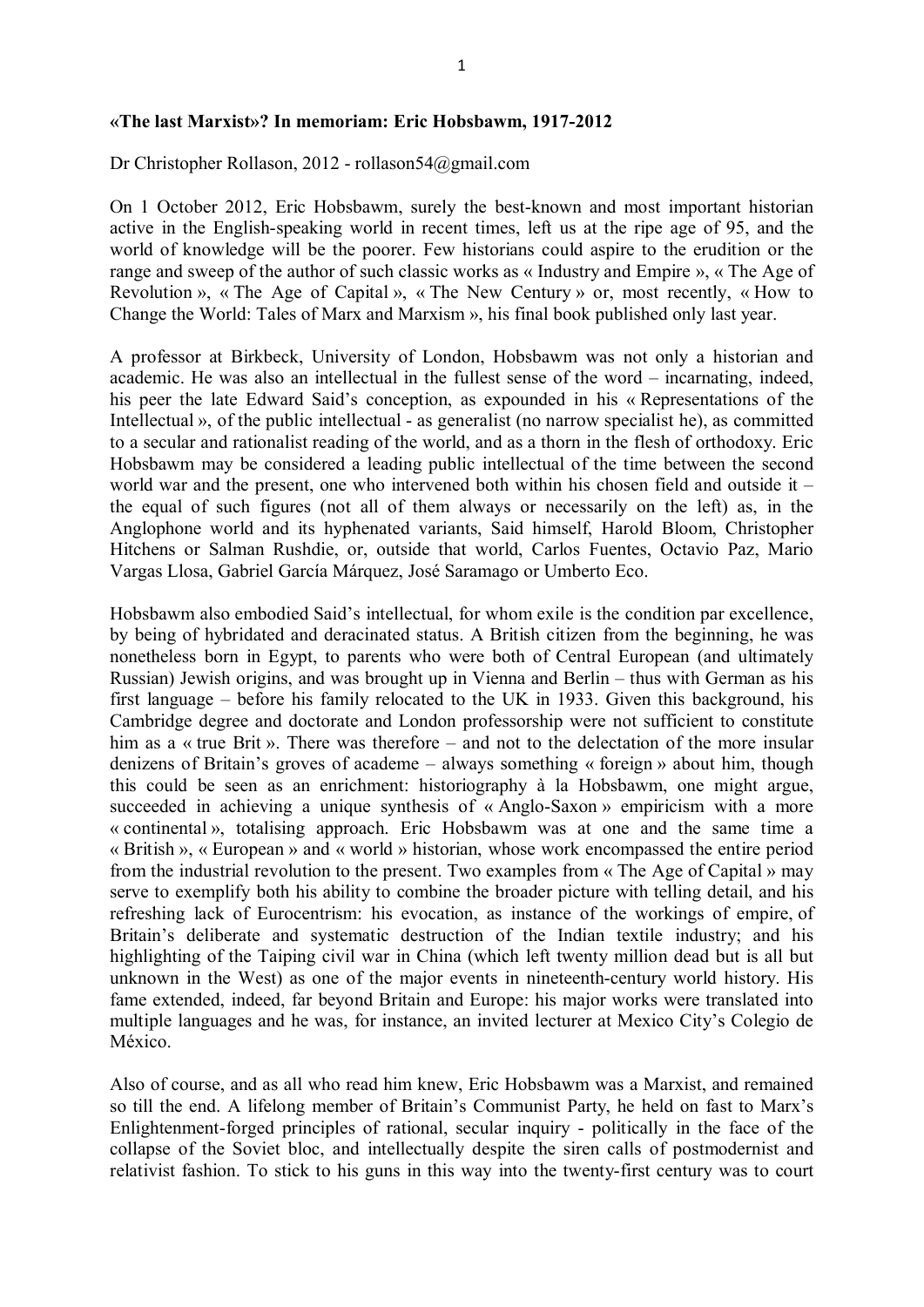controversy, and Hobsbawm's vexed status in British intellectual and political life has – how could it not be? – been reflected in the public response to his demise.

The British press reactions, across the political spectrum, included reflective and respectful tributes in The Guardian and (more surprisingly) The Times; a rather more ambivalent obituary in The Economist; and a vitriolic piece in the Daily Mail by the novelist and critic A.N. Wilson, who, to put it bluntly, saw nothing good whatever in Hobsbawm or any of his work. The Guardian published both a news report and a full-length obituary. The former quoted Ed Miliband, currently leader of the Labour Party and Her Majesty's Opposition, as paying warm tribute to Hobsbawm's skills as «an extraordinary historian » - without fear, curiously, of being tarred with the brush of being « soft on Marxism » (Miliband comes from a family of left-wing intellectual traditions; earlier Labour leaders Neil Kinnock and Tony Blair are also known to be Hobsbawm admirers). The obituary, co-written by the political journalist Martin Kettle, described Hobsbawm as « arguably Britain's most respected historian of any kind, recognised if not endorsed on the right as well as the left », praising his « sweep combined with … telling anecdote and statistical grasp » and « unrivalled powers of synthesis» and declaring that « few historians have ever commanded such a wide field in such detail or with such authority ». Concerning Hobsbawm's Communist Party membership, the obituary calls him a « licensed free-thinker within the party's ranks », pointing out that, while remaining within the party, he condemned the Soviet invasion of Hungary in 1956 and that « not one of his books was ever published in the Soviet Union ».

The unsigned, two-page obituary in The Times placed Hobsbawm's key works « among the masterpieces of historical writing », lauding his « breadth of comparison » combined with « use of concrete examples » and the appeal of his writing to specialists and the general reader alike. While locating his communism in a « hard 18th-century rationalism », it took care to dissociate his Marxism from Stalin's, and recalled that in later years his positions were identifiably « Eurocommunist » . The Economist, a newspaper not famed for touchy-feely attitudes to Marxism, rather provocatively subtitled its – also unsigned - obituary (on the contents page, though not on the obituary page itself) 'The last Marxist', and, while stating that Hobsbawm's scholarship « deserved, and won, an audience well beyond leftist circles and academe », taxed him with « kneejerk political obsessions », « naive idealism », and, effectively, a stubborn refusal to change his views in the face of the evidence (while allowing that he distanced himself over time from Stalin).

This was, however, nothing compared to A.N. Wilson's extraordinary diatribe in the Daily Mail. Wilson, starting out from what he claimed to be Hobsbawm's unequivocal support for Stalin in the 1930s, appears to be one of those on the British right who believe that if anyone has ever had a good word for Marxism or the Soviet Union at any time in their life, then they are by definition an apologist for the gulag and everything they have ever said about anything is utterly worthless and deserves to be binned. Thus, he dismisses Hobsbawm's books as 'lousy' and 'badly written', and predicts that Hobsbawm 'will sink without trace' and that 'his books will not be read in the future'.

Such a vituperative attack on a respected intellectual cannot simply be passed over. The detail of Hobsbawm's attitude to Stalinism and its evolution over time is something to be argued over by experts on his work from both sides, though it may be noted that Wilson's worst strictures apply to a time before Hobsbawm had written his major works. It may be affirmed in Hobsbawm's defence that it is no defect in a public intellectual to refuse to change one's mind, certainly not on things one believes in passionately. Intellectuals, after all, are in a stronger position than most when it comes to explaining, justifying and documenting their